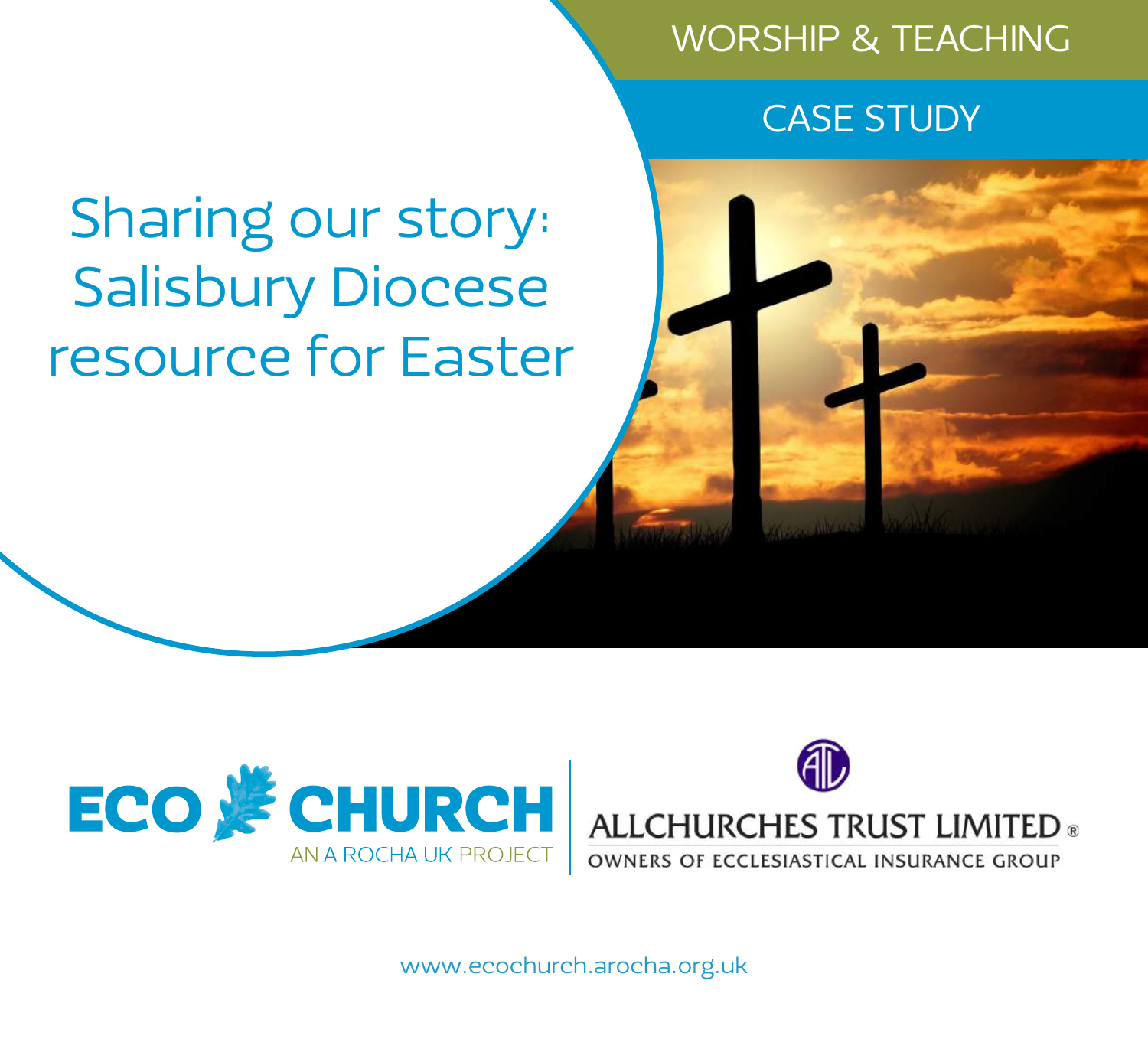# The Stations of Creation

The Stations of the cross tell the story of the journey that Jesus made from when he was condemned to death, to crucifixion.

Sometimes the stations continue to the resurrection and that is what I am going to do here so that if people are following the stations with children they will understand that the ultimate destination is life not death. These stations tell that story, but also relate it to the suffering of the natural world that we see all over our planet at the moment.

The idea would be to set this up around the churchyard or other public space so that families or individuals could go and engage with it if they chose to.

Each station has a focus which ideally would be something easily found in the chosen space; some words which could be read out loud; and action, and a prayer.

I am imagining the words printed out and put on a weatherproof sign for all to read without touching.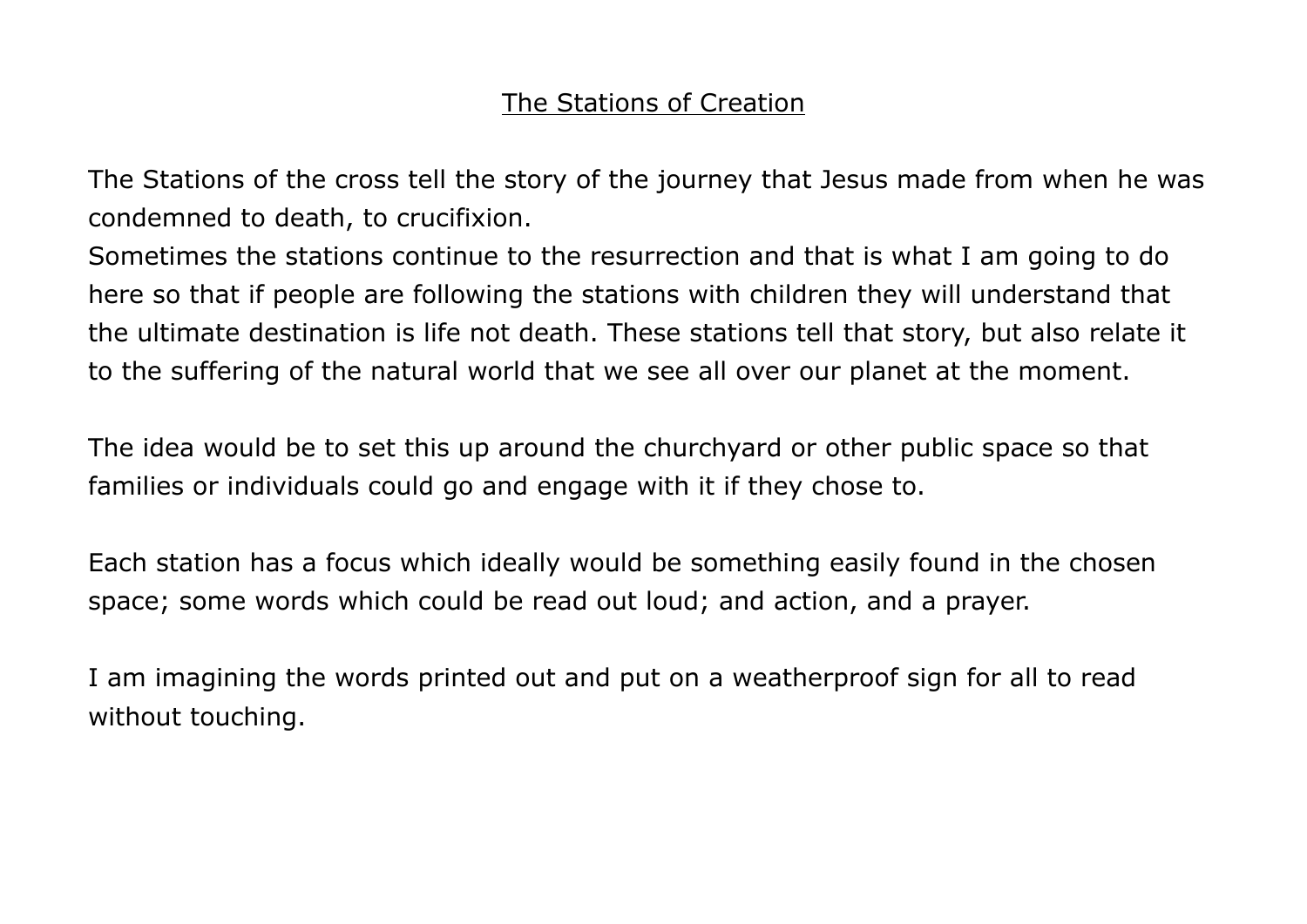**Intro** - Welcome to the stations of creation. Traditionally, the stations of the cross tell the story of the journey that Jesus made from when he was condemned to death, to crucifixion and then to resurrection - coming back to life. These stations tell that story, but also relate it to the suffering of the natural world that we see all over our planet at the moment.

Some of the story is sad and is about death, but at the end it is about life. Take your time, and remember that even in the sad moments, this is a story of hope.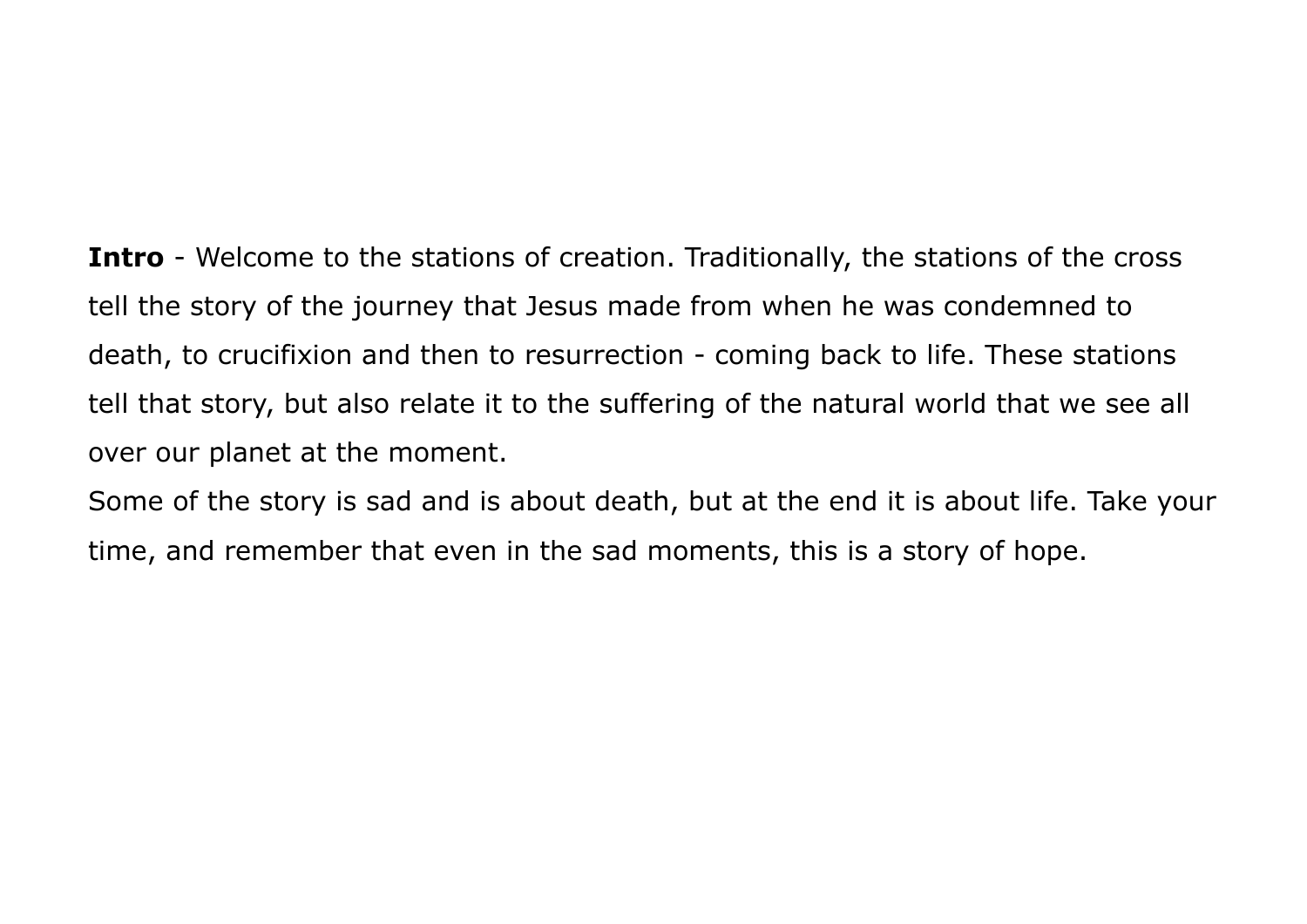#### **1. Condemned**

#### **Focus - a tree.**

Jesus was condemned to die for something he had not done and the person who could have stopped it washed his hands in front of the crowd to say it was nothing to do with him.

The way people treat the earth means that parts of



**Action** - Pretend to wash your hands and talk or think about what you would do if someone wanted to cut down this tree.

**Prayer** - Creator God, help everyone to do what they can to protect the Earth. Amen

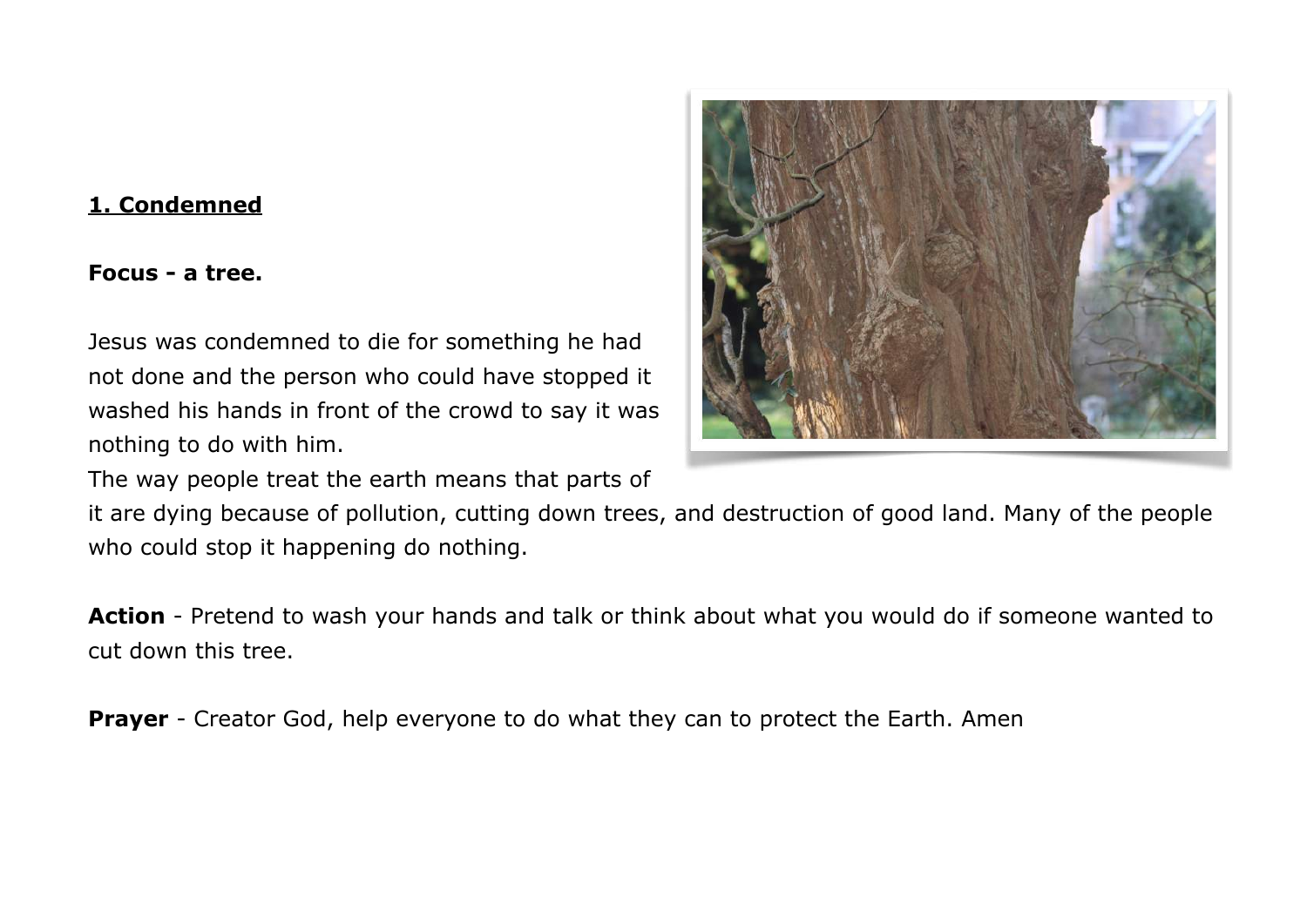## **2. Carrying the cross**

**Focus - make a cross shape with two twigs and a long piece of grass to tie them together.** 

Jesus had to carry the cross. It was very big, and very heavy, and too much for him to carry on his own.

The Earth is trying to carry too much too. We are trying to make the Earth give us too much, and it is struggling.



**Action** - look at your small cross and imagine what it might be like to carry one that was as big as you. (Keep your small cross with you as you move on.)

**Prayer** - Creator God, help us to truly care for the Earth. Amen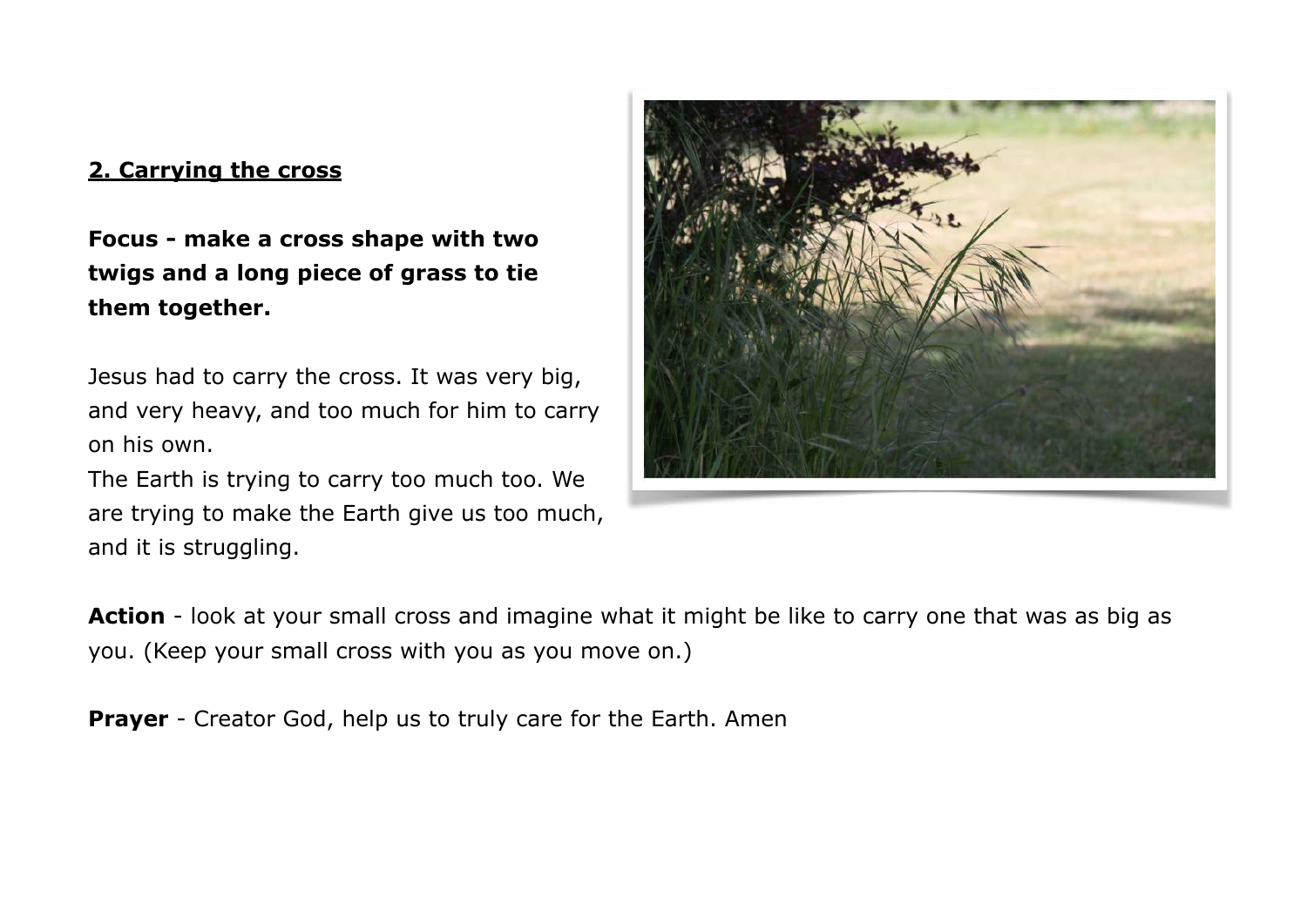# **3. Falling**

# **Focus - find a leaf that has fallen off a tree.**

As Jesus carried the cross through Jerusalem, he fell because it was too heavy and he was not allowed to rest.

The leaf that you are holding has fallen from the tree; this is part of the natural cycle of the tree that allows it to rest. All of creation needs to rest sometimes in order to carry on being strong and beautiful.



**Action** - hold your leaf up against the light and look at the patterns in it, then simply let it fall to the ground again to carry on being part of the natural cycle.

**Prayer** - Creator God, show us how to let your creation have the rest it needs. Amen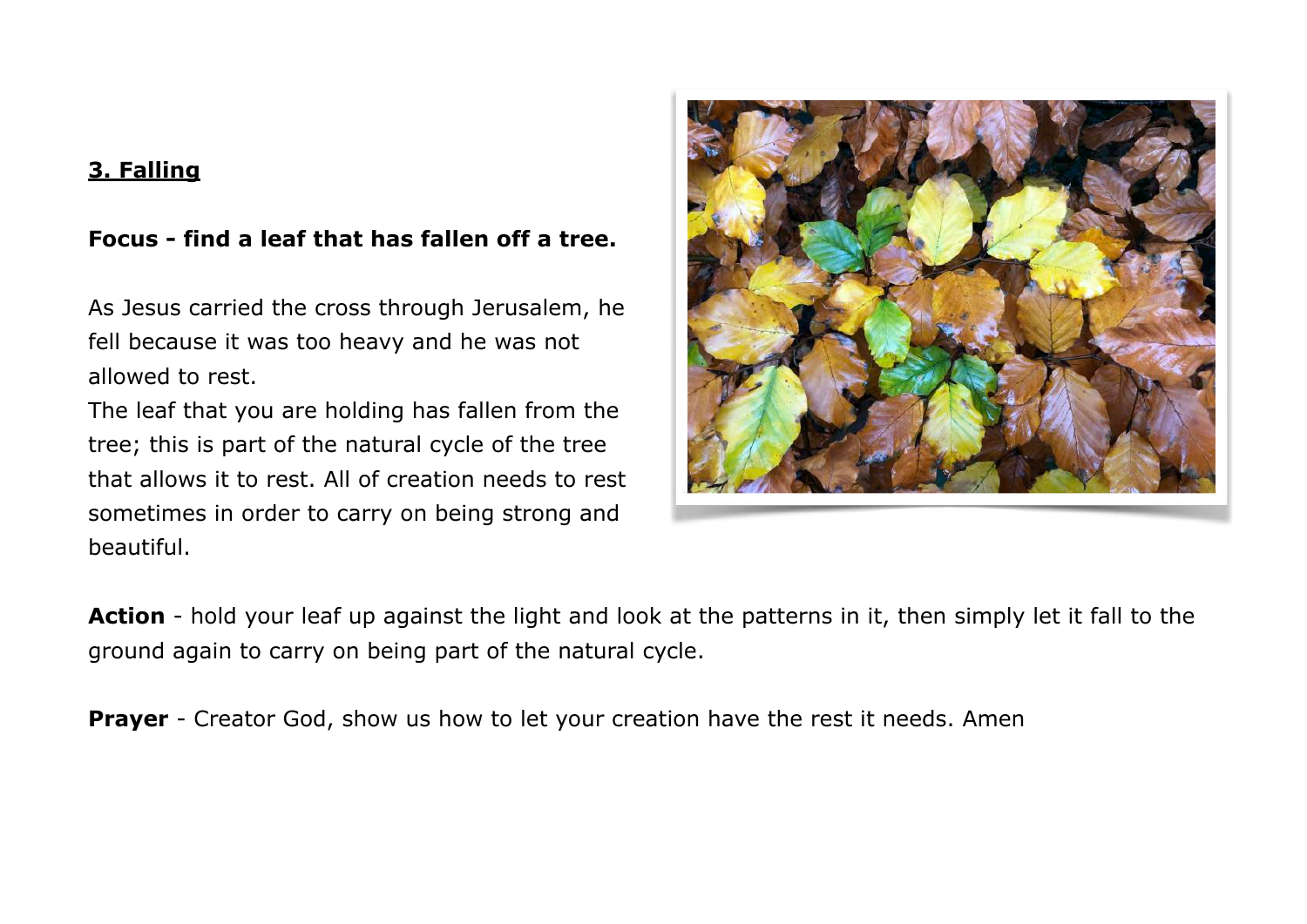### **4. A Helper**

#### **Focus - another person.**

Because Jesus could not carry the cross alone, a man called Simon was called from the crowd to help him. Creation needs our help now. Protecting it and caring for it is something that we can all do.



**Action -** Think of something your other person does for you and say thank you. If you are alone – perhaps you could call someone when you get home.

**Prayer -** Creator God, show each one of us what is ours to do to help the Earth carry its burdens.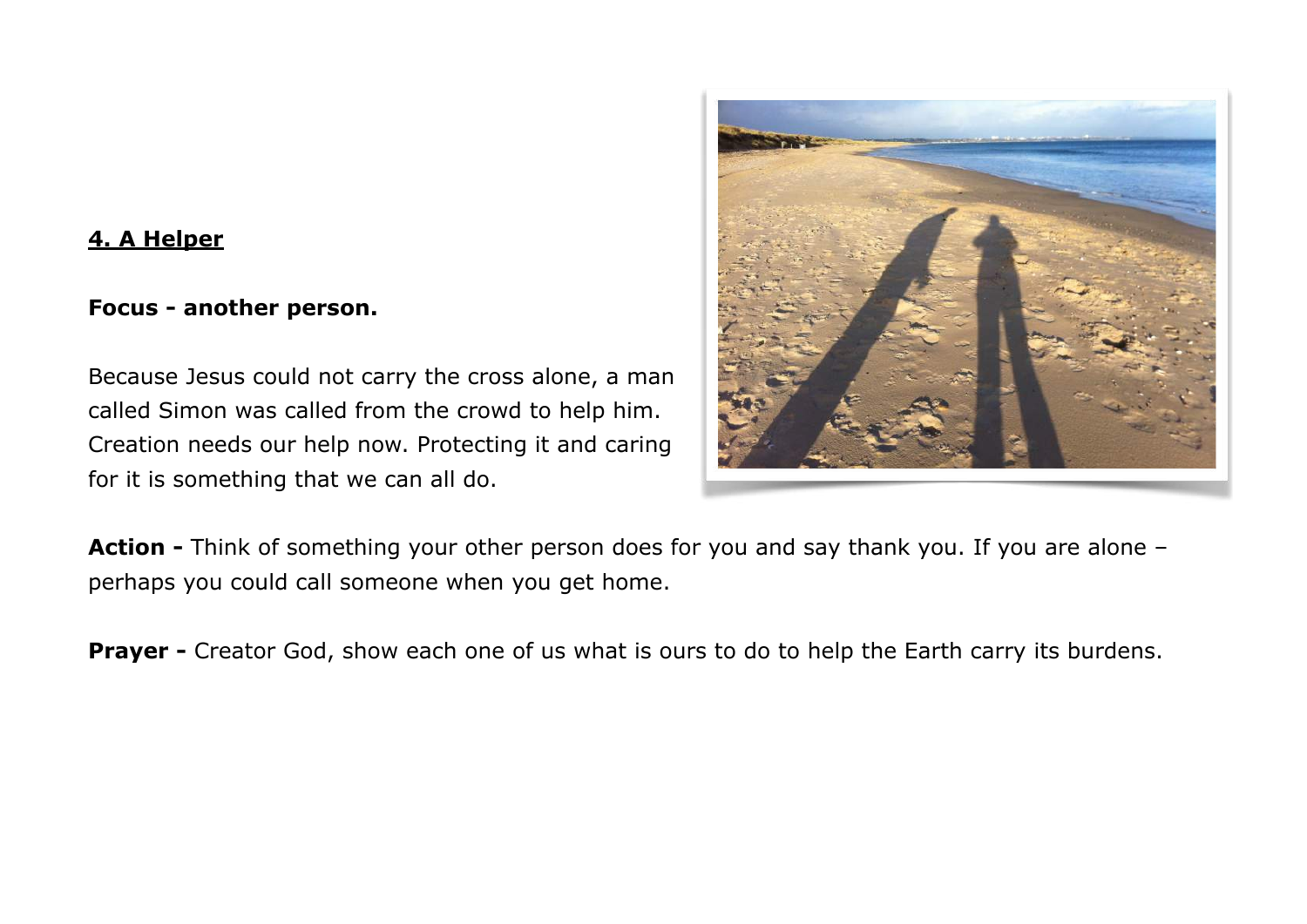#### **5. Everything taken away**

## **Focus - any patch of natural ground.**

When Jesus got to the place where they would put him on the cross, everything he had was taken away from him, even his clothes.

Around the world people are taking trees away from oxygen-giving forests, polluting fresh water, and over using the soil that we need to grow food.

**Action -** look down at the place where you are standing and see what sort of plants or even animals you can see.

**Prayer -** Creator God, help us to notice what is around us and to appreciate even the simplest parts of your natural world. Amen

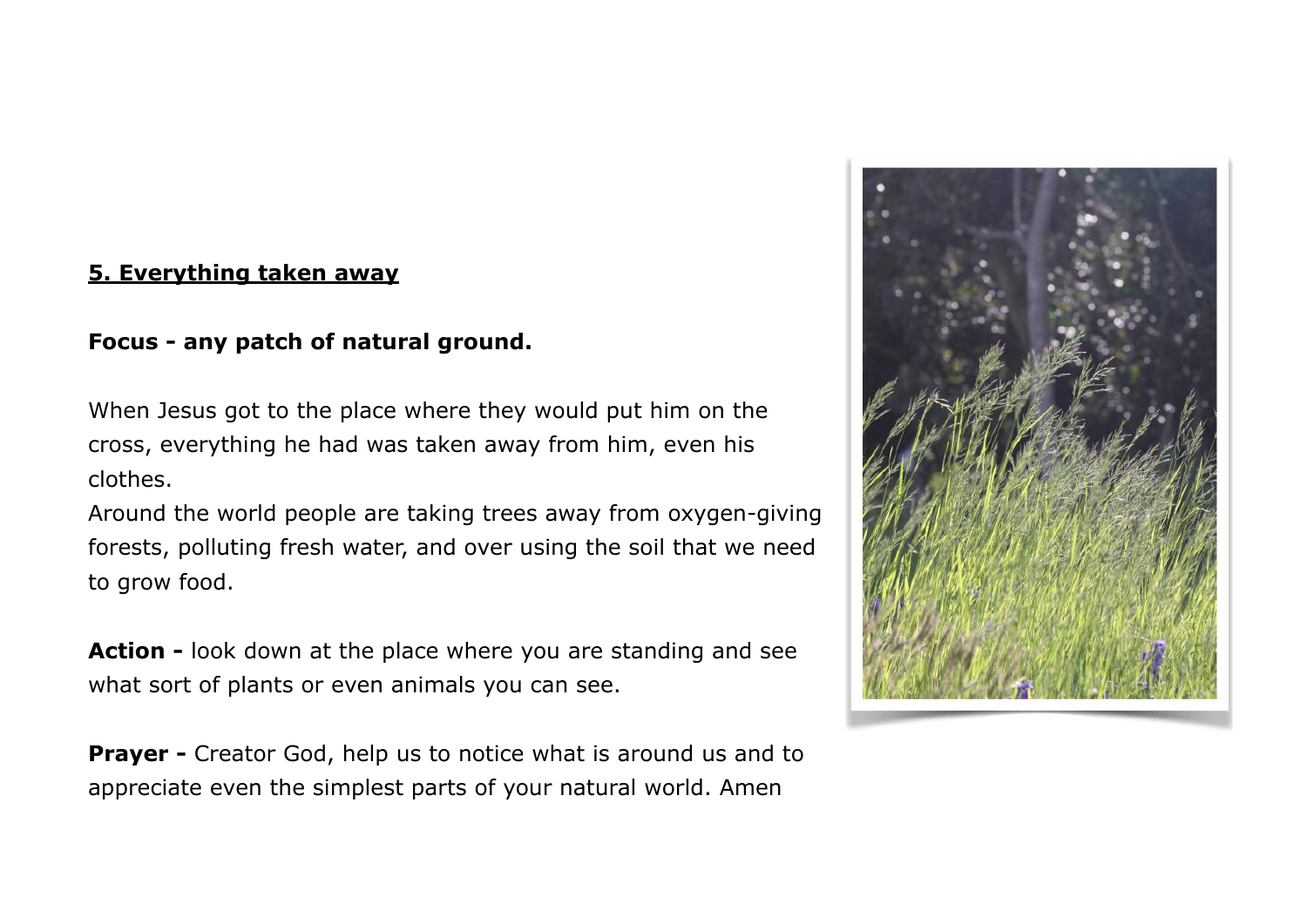#### **6. Death**

# **Focus - The cross you made for station 2.**

Jesus was put on the cross and left there until he died. Then he was taken down by his friends, wrapped in clothes and laid in a tomb. His friends were very sad.

The bad things that some people are doing to the Earth make us very sad too.



**Action -** find a place that you would like to leave your cross and put it down.

**Prayer -** Creator God, help us to be brave enough to say no to people when we see them hurting your creation. Amen